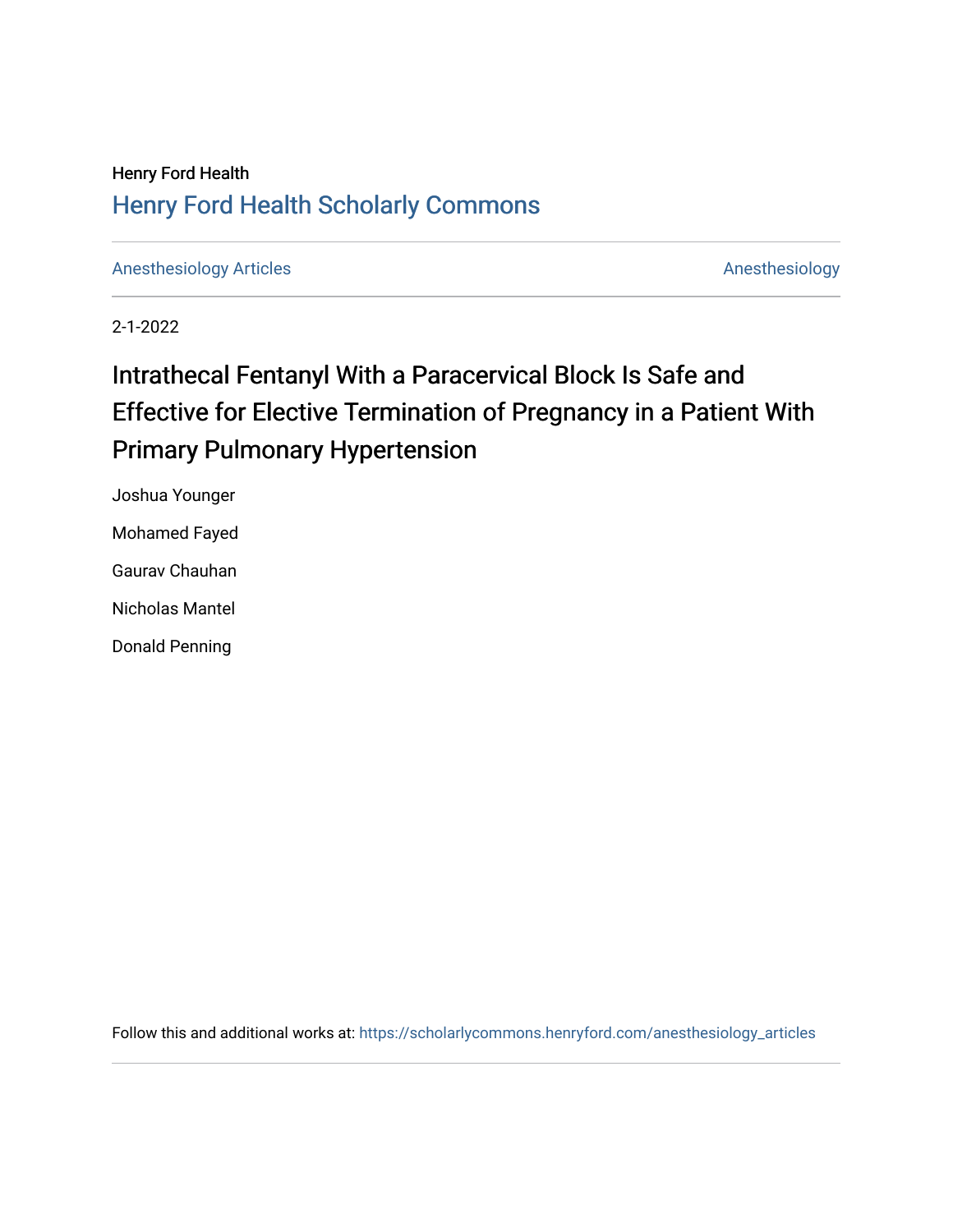Cureus

**Review began** 02/24/2022 **Review ended** 02/27/2022 **Published** 02/28/2022

#### **© Copyright** 2022

Younger et al. This is an open access article distributed under the terms of the Creative Commons Attribution License CC-BY 4.0., which permits unrestricted use. distribution, and reproduction in any medium, provided the original author and source are credited.

## **Intrathecal Fentanyl With a Paracervical Block Is Safe and Effective for Elective Termination of Pregnancy in a Patient With Primary Pulmonary Hypertension**

Joshua [Younger](https://www.cureus.com/users/307776-joshua-younger)  $^1$  , [Mohamed](https://www.cureus.com/users/290565-mohamed-fayed) Fayed  $^2$  , Gaurav [Chauhan](https://www.cureus.com/users/334883-gaurav-chauhan)  $^3$  , [Nicholas](https://www.cureus.com/users/335294-nicholas-m-mantel) Mantel  $^4$  , Donald [Penning](https://www.cureus.com/users/190436-donald-h-penning)  $^5$ 

1. Obstetric Anesthesia, Henry Ford Health System, Detroit, USA 2. Anesthesiology, Pain Management and Perioperative Medicine, Henry Ford Health System, Detroit, USA 3. Anesthesiology and Perioperative Medicine, University of Pittsburgh Medical Center Presbyterian, Pittsburgh, USA 4. Anesthesiology and Perioperative Medicine, MedStar Harbor hospital, Baltimore, USA 5. Anesthesiology, Wayne State University School of Medicine, Detroit, USA

**Corresponding author:** Mohamed Fayed, mfayed1@hfhs.org

#### **Abstract**

Pulmonary hypertension (PH) in pregnancy, irrespective of etiology, is associated with significant maternal morbidity and mortality. This case describes a novel approach to providing anesthesia for a hemodynamically fragile patient. It demonstrates the careful planning and weighted decision-making that is required when approaching a parturient with severe pulmonary hypertension. The patient's previous pulmonary artery catheterization showed right ventricular systolic pressure of 78 mmHg and pulmonary artery pressure of 78/20 mmHg. The patient presented with worsening dyspnea and a decision was made to proceed with the termination of pregnancy via dilatation and curettage (D&C). Anesthesia was conducted with combined intrathecal fentanyl with a paracervical block using lidocaine 2%. The patient had a complication of post-procedure hemorrhage secondary to uterine atony that required careful monitoring and judicious use of uterotonic medications. A decision was made to use oxytocin due to its favorable effect profile compared to other uterotonic medications. We hope this anesthesia technique will aid in the future management of these challenging cases.

**Categories:** Anesthesiology, Obstetrics/Gynecology, Pulmonology

**Keywords:** postoperative bleeding, intrathecal opioids, regional anesthesiology, induced abortion, dilatation and curettage, maternal and infant mortality, idiopathic pulmonary arterial hypertension, paracervical block, termination of pregnancy, pulmonary hypertension in pregnancy

#### **Introduction**

<span id="page-1-0"></span>Pulmonary hypertension (PH) can be a primary entity or may result from several underlying systemic conditions. Pregnancy in patients with PH, irrespective of etiology, is associated with significant maternal morbidity and mortality ranging from 30% to 50% [1]. Physiological changes associated with pregnancy include an increase in cardiac output, a decrease in systemic vascular resistance as well a hypercoagulable state. These changes will lead to worsening pulmonary hypertension and right-sided heart failure as well.

We here describe a parturient with a known history of severe idiopathic pulmonary hypertension who presented for elective termination of pregnancy through dilation and curettage (D&C). The patient had worsening dyspnea in this pregnancy and was recently listed for a heart and lung transplant. The patient underwent successful D&C utilizing only intrathecal fentanyl and a paracervical block with 2% lidocaine. This method allowed for stringent hemodynamic control while providing sufficient surgical anesthesia. However, the course was complicated by uterine atony with postpartum hemorrhage which was medically managed to temporize the situation but required thoughtful and vigilant administration given the hemodynamic fragility of this patient.

### **Case Presentation**

A 22-year-old female presented for elective termination of pregnancy at 10 weeks gestational age.

The patient's past medical history was significant for primary pulmonary arterial hypertension. She underwent right heart catheterization four months prior to the presentation which reported a right ventricular pressure (RVP) of 78/20 mmHg, and pulmonary artery pressure (PAP) of 80/35 mmHg. Echocardiogram demonstrated a preserved left ventricular ejection fraction (EF) of 65% with evidence of right ventricular enlargement, tricuspid valve regurgitation and interventricular septum deviated towards left side. The patient was on three liters per min of home oxygen via nasal cannula as well as endothelin receptor antagonist (Bosentan), and phosphodiesterase inhibitor (Tadalafil). She was being considered for eventual heart and lung transplantation.

#### **How to cite this article**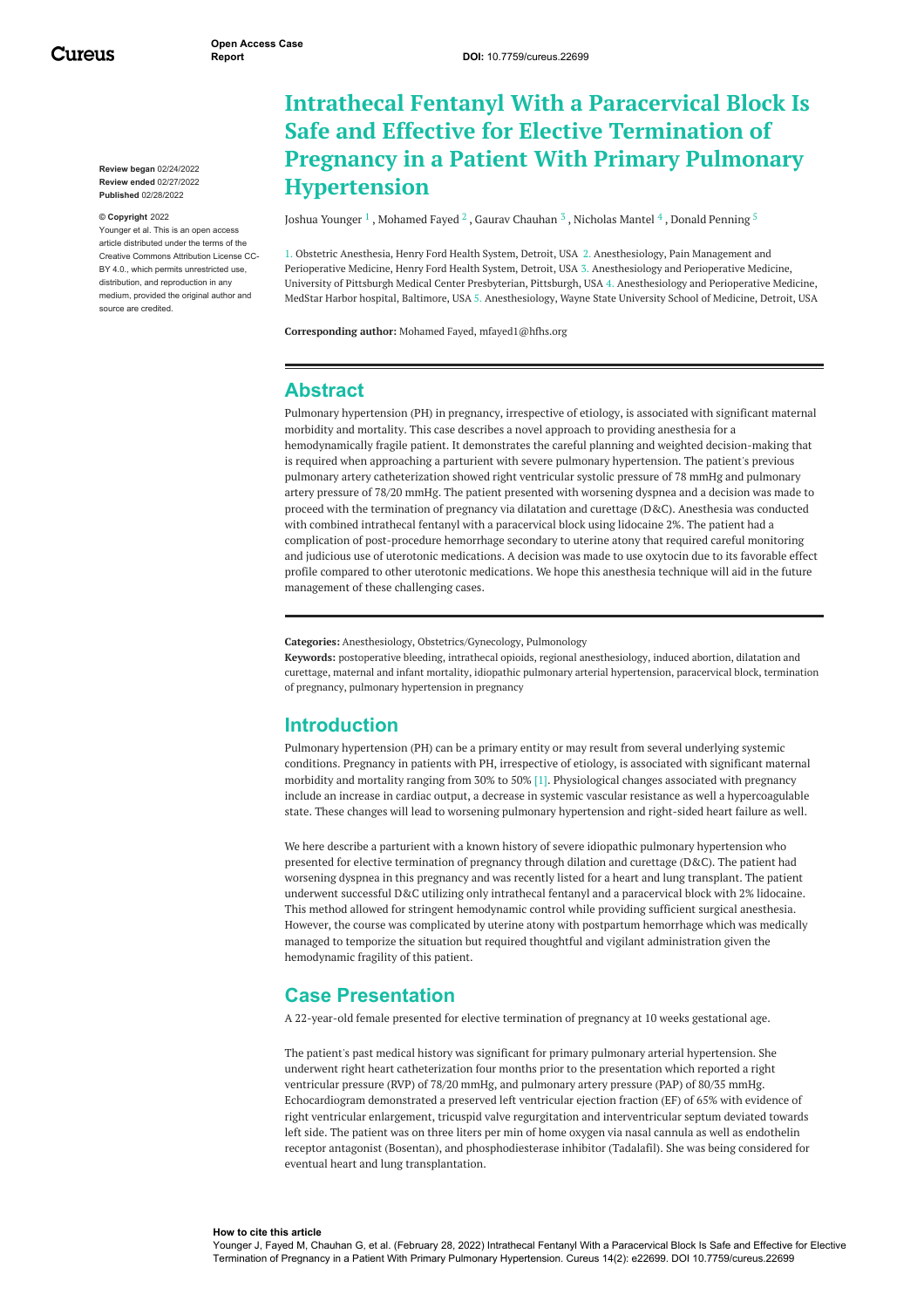The patient reported worsening dyspnea for the past six weeks and symptoms consistent with New York Heart Association class III. Her oxygen saturation was 92% on three liters per minute of oxygen. The patient denied fever, cough, sputum production, rigors or shakes. The patient also denied chest pain or palpitations. Examination showed signs of right-sided heart failure with peripheral edema, congested neck veins and increased work of breathing. Transthoracic echocardiogram showed features of worsening right-sided heart functions. Rest of the workup including laboratory studies and electrocardiogram were within normal limits. A decision was made by her pulmonologist and obstetrician for elective termination of pregnancy.

The patient presented to our facility and was reviewed by senior obstetric and cardiac anesthesiologists. Considering the patient's significant medical history of pulmonary hypertension, a decision was made to do a combined spinal anesthesia with intrathecal fentanyl with paracervical block with total of 10 ml of plain lidocaine 2%. Cardiac anesthesiologist was on standby and ready for transesophageal echocardiogram if any decompensation or extra monitoring was needed.

<span id="page-2-0"></span>Standard American Society of Anesthesia (ASA) monitors were applied including electrocardiogram, blood pressure, and pulse oximetry. Her ASA physical status was considered to be 4. A peripheral 18-gauge catheter and a radial arterial line were placed. A spinal anesthetic using 25 micrograms of fentanyl was instilled at the L3-4 interspace using a 27-gauge pencil-point needle. One mg of midazolam was administered intravenously (IV) for anxiolysis. A paracervical block was then preformed using 10 ml of 2% lidocaine as a supplement to spinal fentanyl to address pain from cervical dilation. During the Intraoperative course, her hemodynamics were stable with mean arterial blood pressure above 65 mmHg, and oxygen saturation above 93%. The patient didn't require any supplemental vasopressors or inotropes. She didn't feel pain from the D&C.

Following the D&C, the patient had postoperative bleeding from uterine atony. The obstetrician vigorously massaged the uterus and requested a 10 units bolus of oxytocin followed by an infusion. A calculated risk/benefit assessment was made, and the authors elected for administering an oxytocin infusion in escalating dosage as opposed to a bolus method. The patient was stable throughout the 15-minute event and had an uneventful recovery. Estimated blood loss was less than 500 ml.

### **Discussion**

Physiological changes of pregnancy can lead to high maternal morbidity and mortality in patients with PH [2,3]. Moreover, most of the drugs used for the optimal treatment of PH are contraindicated in pregnancy due to teratogenicity which limits the optimization of the patient [4]. The first trimester is widely regarded as the safest time for therapeutic abortion, as pregnancy-related plasma volume changes are less pronounced. The physiological parameters to be mindful of when choosing an anesthetic plan involve optimizing the systemic and right atrial pressures, maintaining a judicious fluid balance, and avoiding factors that may increase PAP [5-7] (see Table *[1](#page-1-0)*).

| <b>Factors that increase PVR</b> | <b>Factors that decrease PVR</b>   |
|----------------------------------|------------------------------------|
| Low $FiO2$                       | High FiO <sub>2</sub>              |
| High PaCO <sub>2</sub>           | Low PaCO <sub>2</sub>              |
| Acidosis                         | Alkalosis                          |
| High airway pressure and PEEP    | Spontaneous breathing and low PEEP |
| Hypothermia                      | Nitric oxide                       |
| Vasopressors                     | Vasodilator e.g., Nitroglycerine   |
| Epinephrine                      | Dobutamine, milrinone              |

#### **TABLE 1: Factors that increase and decrease pulmonary vascular resistance**

PVR: Pulmonary vascular resistance, FiO2: Inspired oxygen concentration, PaCO2: Arterial carbon dioxide tension, PEEP: Positive end-expiratory pressure

> During the perioperative period, in addition to standard ASA monitoring, invasive blood pressure monitoring and the ability for close monitoring of RV function is essential. A pulmonary artery catheter might be indicated, but there is no consensus regarding its routine use. In anticipation of hemodynamic compromise, intravenous prostaglandin (PG) along with the vasopressors and inotropic agents should be readily available [8]. General anesthesia (GA) has many drawbacks in patients with PH as it may be associated with a decrease in cardiac contractility, an increase in PVR and mean pulmonary arterial pressure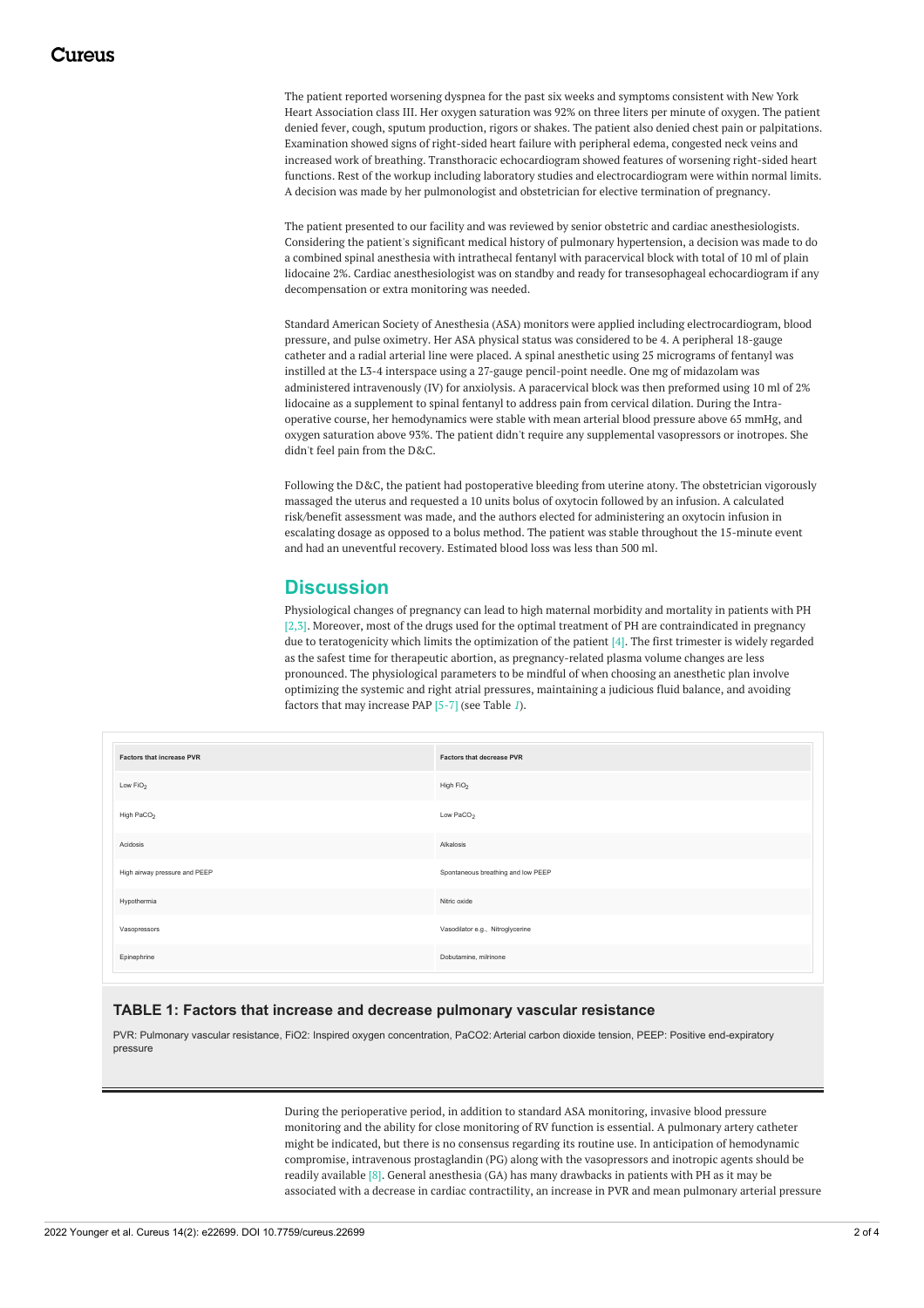(mPAP) during laryngoscopy and intubation or positive-pressure ventilation [9]. Consequently, there is a significantly increased risk of mortality in patients receiving GA as compared to regional anesthesia. Using large doses of local anesthetic (LA) in a single-shot spinal should be avoided as it may induce extensive sensory and motor block along with hypotension which may increase the risk of hemodynamic instability [10]. A titrated epidural anesthetic has traditionally been considered the best approach to regional anesthesia [11]. A low dose of LA via combined spinal-epidural anesthesia is also an attractive option as it provides a denser perineal sensory block than epidural anesthesia alone, with minimal risk of hypotension [11,12]. However, the use of an intrathecal opioid without any LA can provide excellent analgesia and is an apt technique for short procedures like a D&C. However, the advantage of using an opioid only spinal technique is that there is minimal concern for major hemodynamic derangement. Another opinion is to supplement paracervical block with IV short-acting opioids such as fentanyl rather than intrathecal opioids. However, this can come at the cost of systemic side effects of opioids, for example, respiratory depression. The literature has demonstrated that a paracervical block (Figure *[1](#page-2-0)*) [13] is insufficient as a sole anesthetic for a D&C [14]. The concern of using an opioid only spinal technique is that the analgesic may also be insufficient as the sole anesthetic. Given that the complications associated with a paracervical block are rare, the addition of a paracervical block can be used to supplement the opioid only spinal technique.



#### **FIGURE 1: Paracervical block**

Red arrow: Left-sided paracervical block at 4 o'clock position, Blue arrow: Right-sided paracervical block at 8 o'clock position

Source: NYSORA.COM, NYSORA grants the permission to download and use NYSORA's teaching material [15].

Once uterine atony is diagnosed, uterine massage is initiated. Either during the massage or once the massage fails to yield the desired results, uterotonic agents should be considered. The first-line drug for uterine atony is oxytocin. The plasma half-life of oxytocin is one to six minutes, and the clinical response is within minutes with IV administration. The physician should be aware that oxytocin, especially the IV push, can cause hypotension via systemic vasodilation and can exacerbate PH by impeding right coronary blood flow leading to RV failure. Furthermore, the post-abortion uterus in the first and second trimester has fewer oxytocin receptors which might lead to a therapeutic failure or lower the efficacy of the drug [16]. Other alternatives to oxytocin that are commonly employed in the general population are ergot alkaloids and prostaglandins. In a setting of PH, ergot alkaloids are contraindicated in the parturient with primary pulmonary hypertension and can increase mPAP leading to decompensated RV failure [17] or coronary vasospasm [18]. Prostaglandins employed as uterotonic agents include carboprost and misoprostol. Carboprost has a similar pharmacodynamic effect on pulmonary vasculature as ergot alkaloids and is unsuitable for PH subjects [19]. Misoprostol is reported to have no cardiac effects and can be used as an alternative or in addition to oxytocin. However, its efficacy as a uterotonic agent is not well documented and limited to a few cases reports.

### **Conclusions**

Our observations reveal that spinal opioids in conjunction with a paracervical block are an effective and safe anesthetic approach during elective termination of pregnancy in a parturient with PH. Another alternative to spinal opioids is to consider titrated doses of IV short-acting opioids such as fentanyl with careful monitoring of respiratory status and systemic side effects. With patients who have PH, one should always anticipate adverse hemodynamic instability and have a therapeutic algorithm for potential complications. Regardless of recent medical advances and despite optimal strategies, the PH parturient may rapidly decompensate. The use of oxytocin infusion in escalating doses can safely terminate uterine atony during